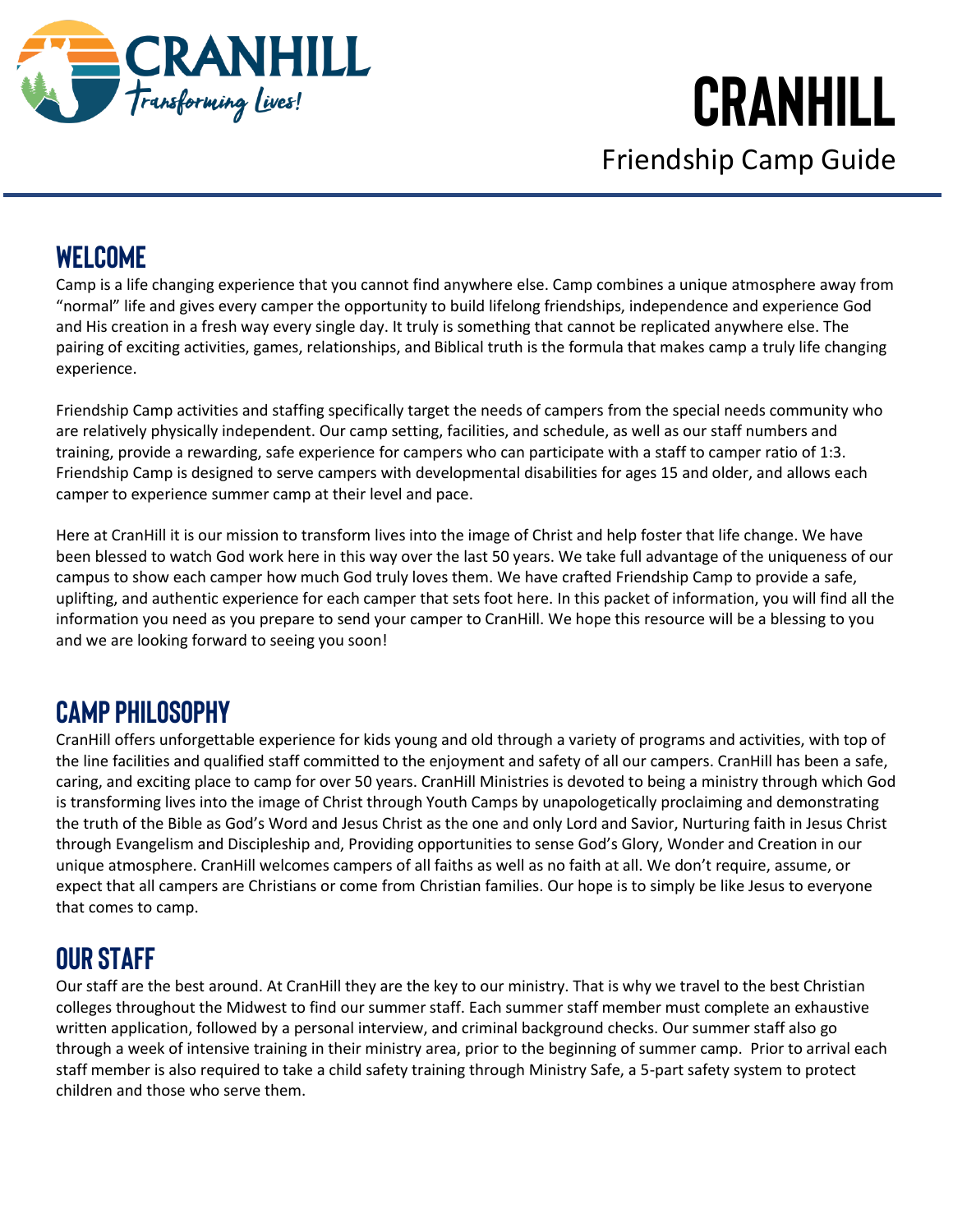

Friendship Camp Guide

### **YOUR ONLINE ACCOUNT**

Every camper and family have an online account through UltraCamp, our online camp software. You can login using the email address associated with your account. Once you've logged in to your account, you can make payments, make reservations, request a bunk mate for your camper, and complete required forms. If you have questions about your online account or run into issues, you can call our office at (231) 796-7669 and we would love to help you.

#### **CABIN ASSIGNMENTS**

Friendship Campers are assigned to cabins by age, abilities and gender. If your camper would like to have a buddy in the same cabin, please be sure bunk mates you request are registered for the same week of Friendship as your camper. We will do our very best to pair your camper with one specified bunk mate whenever possible. If your camper has more than one bunk mate, we can make no guarantees we can put all of them together especially on full weeks of camp when bunks are limited. However, we will do our best to pair them all together. There is a bunk mate request form that can be filled out upon signing up for camp. To request a bunkmate:

- Please Login-In to your UltraCamp Account
- Select the Camper and Register for a camp session
- Under Additional Information while registering for camp, please fill out the Bunkmate Request (or Group Name) Option.

#### **Bottom Bunks**

Friendship Camp is a unique week of camp and is very popular. **BOTTOM BUNK SPACE IS LIMITED**. **If your camper needs a bottom bunk you must make note of this in your campers' application for camp in your online UltraCamp account.** Bottom bunks will be assigned first to those campers that have designated this need. Our Friendship Camp weeks fill quickly, and some weeks will only have top bunks available. If you do not designate the need for a bottom bunk ahead of time, we may not be able to accommodate the need.

### **CAMPER COMMUNICATION**

#### **Camper Mail & Packages**

During registration, there will be a series of bins labeled with each day of camp for you to leave mail that will be delivered to your camper each day of the week. This is optional for all parents and is a service we will provide free of charge. If you or other friends/family members want to send mail to your camper you can send mail and packages throughout the week as all major package delivery companies (USPS/UPS/FEDEX) service CranHill. Please address any mail as shown below.

#### **CranHill Ministries**

Camper Name & Camper's Cabin 14444 17 Mile Road Rodney, MI 49342

All Mail and Packages will be delivered to the campers each day. Campers can also send mail home! If your camper desires to write letters home, please send pre-stamped and pre-addressed envelopes with them to camp.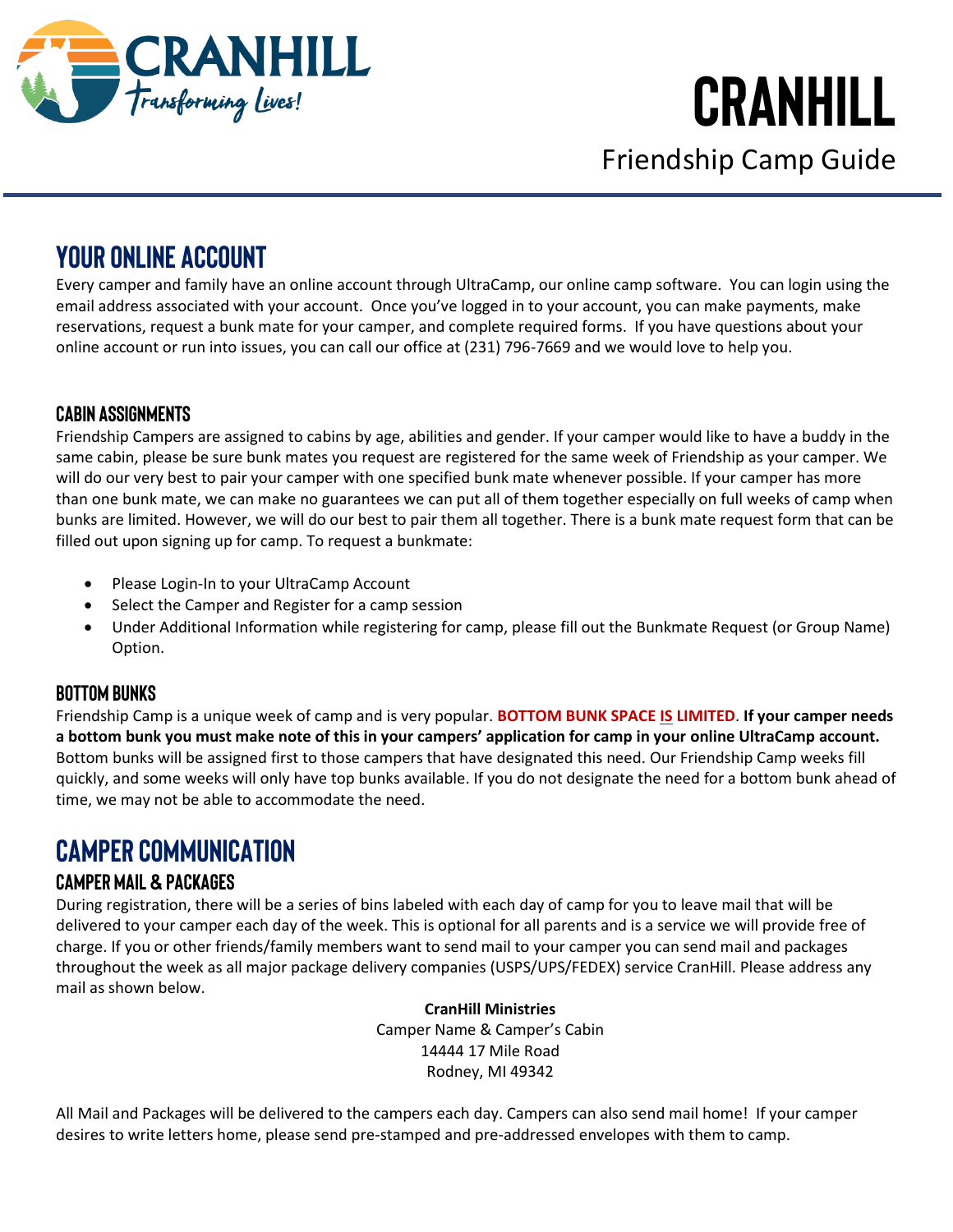

Friendship Camp Guide

#### **Camper Email**

You can also send emails to your camper that we will print and deliver to your camper each day. If you would like to send emails this is a service that you must sign-up for through your UltraCamp account *(a fee is required for this service).* Here is how it works:

- Log in to your "online account"
- Select a camper and week that you would like to email.
- Click "additional options".
- Select "email a camper" and purchase email credits if needed.
- Type a Message and then "Send Message".

**NOTE:** This is a **one-way service** and campers will not be able to respond. Emails are printed daily (except the last day) at 3:00 PM and delivered with the regular mail after dinner. On the last day of camp emails are printed at 11:00 AM and delivered during the lunch hour. Any messages received after this time will be discarded.

#### **Camper Photos**

CranHill partners with Waldo Photos to offer facial recognition photo delivery. That means you can get all your camper's photos delivered to your phone, and no more late-night photo hunting! This is an optional service with a fee provided to you outside of CranHill's registration process. Here is how it works:

- Text CRANHILL20 to 735-343
- Sign up and send a selfie of your camper

Cost **(through Waldo Photos)**

Friendship: \$11.99 per week Extra Weeks/Camper: +\$8 per week

You can also search for your camper's photos yourself by viewing the free photo gallery at waldophotos.com/galleries and entering the join code: CRANHILL20. In addition to Waldo Photos all pictures captured by our media team will be added to the CranHill Facebook page at the end of the week. Pictures will be in an album bearing the previous weeks dates. **You can also purchase a DVD copy of the Friendship Camp video our media staff creates each week. The DVD is \$5 and can be purchased through your UltraCamp Account prior to the start of camp or at registration.** There will also be a limited supply available for purchase on closing day and they will be on a first come first serve basis.

#### **Visiting**

**We ask that parents and family refrain from visiting camp during the week**. We strongly encourage you to send letters, emails and packages! Parents are invited to tour the facilities and meet the staff on Opening and Closing Days only. If you need to schedule an early pick up, please contact our office at 231-796-7669 so we can arrange the details. In order to protect our campers, staff, and campus please call ahead. All unauthorized visitors will be stopped and possibly asked to leave.

#### **Phone Calls**

Due to the Volume of campers, CranHill doesn't permit campers to make or receive phone calls. However, there may be circumstances where our Leadership Staff or Health Officer may reach out to you to about your camper. To be sure you recognize a call from us our **main office number is 231-796-7669.**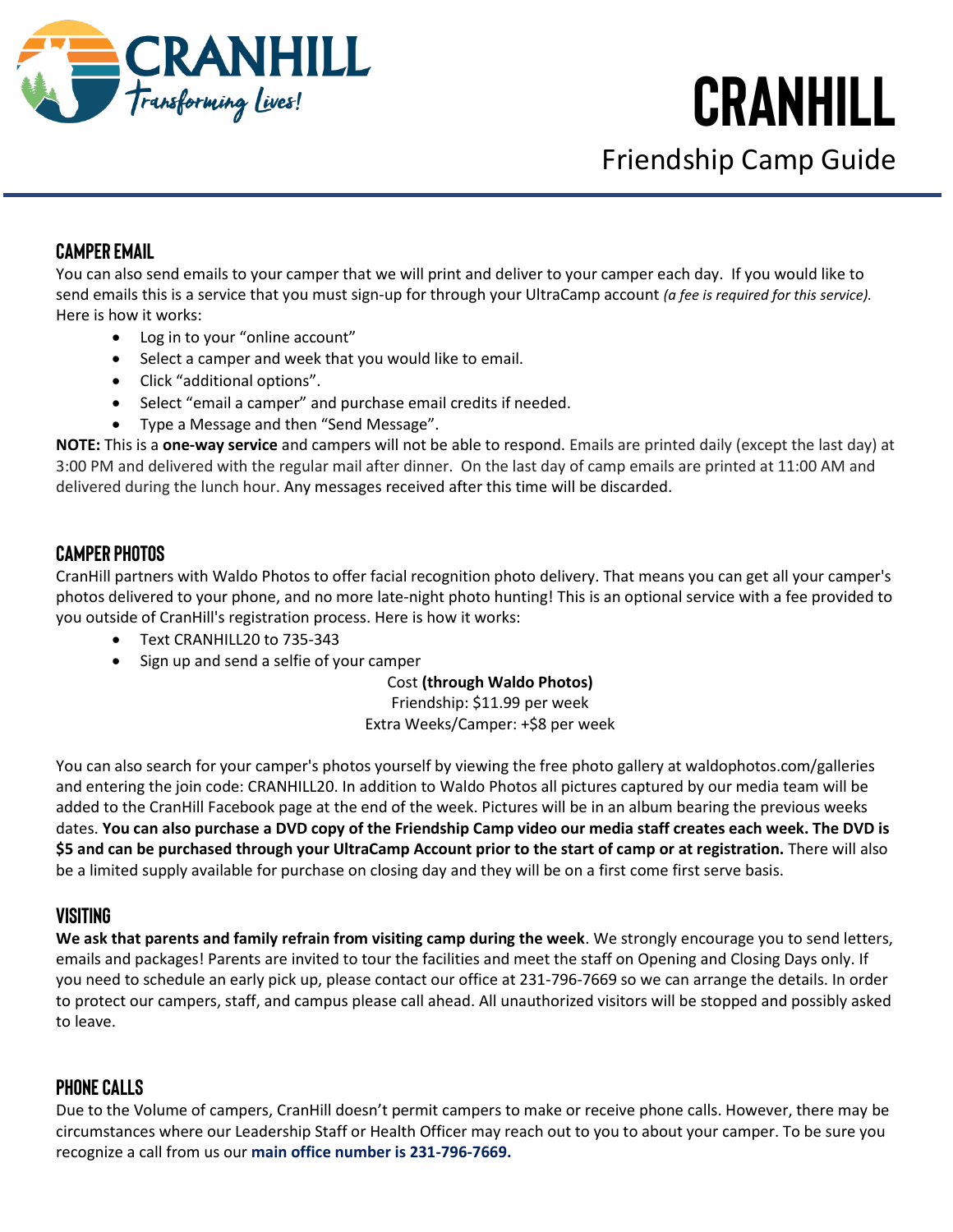

## **CranHill**  Friendship Camp Guide

#### **Emergencies**

In case of emergency at camp, parents will be notified immediately. But if an emergency arises at home, we ask that parents call the **Camp Office at (231)796-7669** to leave an emergency message and a CranHill Leadership Staff Member will return your call. CranHill staff will gladly assist you and your camper in every situation.

### **Packing INFORMATION**

We suggest that you **label each item with your camper's name**, and have your camper involved in the packing process so that they know what belongs to them. It is a good idea to send old clothes they recognize as their own, not a lot of new ones they won't remember belonging to them. Leave expensive clothing and valuables at home and try to pack light! **Label each bag with the Camper's Name, and how many bags they have (1 of 3, 2 of 3, 3 of 3, etc.).** Cabin Leaders will do their best to help your camper keep up with their belongings. However, we cannot be responsible for lost items. Please consider this when making decisions of what to pack for camp.

#### **Packing List**

#### **Clothing**

- Casual clothing for the outdoors
- Shorts (mid-thigh is minimum length)
- Shirts (no tank tops, spaghetti straps, bare mid-riffs, or open backs)
- Jeans or long pants for horse rides and/or colder weather
- Socks, underwear, etc.
- Swimsuit (Females no mid-riff showing.
- Males no speedo's)
- Warm jacket or sweatshirts
- Light rain jacket or poncho
- 2 pairs of shoes (athletic)
- Flip flops or sandals
- Water shoes (optional)

#### **Sleeping**

- **ALL friendship campers need to bring 2 sets of sheets and blankets**. If 1 set is soiled the 2nd set will allow bedding to be replaced while the soiled set is being washed.
- **NO SLEEPING BAGS.** Our laundry facilities cannot wash sleeping bags.

#### **Personal Items**

- Toothbrush/toothpaste
- Bath towel & washcloth
- Soap/shampoo
- Hairbrush
- Insect repellant/sunscreen
- Deodorant

#### **Other**

- Small Backpack/Daypack
- **Beach towel**
- Bible/Notebook/Pen
- Water Bottle
- Dirty clothes bag

#### **Optional**

- Camera
	- **Flashlight**
- Reading material/journal
- Stamps & pre-addressed envelopes

#### **Additional Items for Specialty Camps:**

#### **HORSE RIDES**

- Jeans or full-length pants
- Closed-toe, flat sole boots with a low heel. Hiking boots or trainers are not appropriate.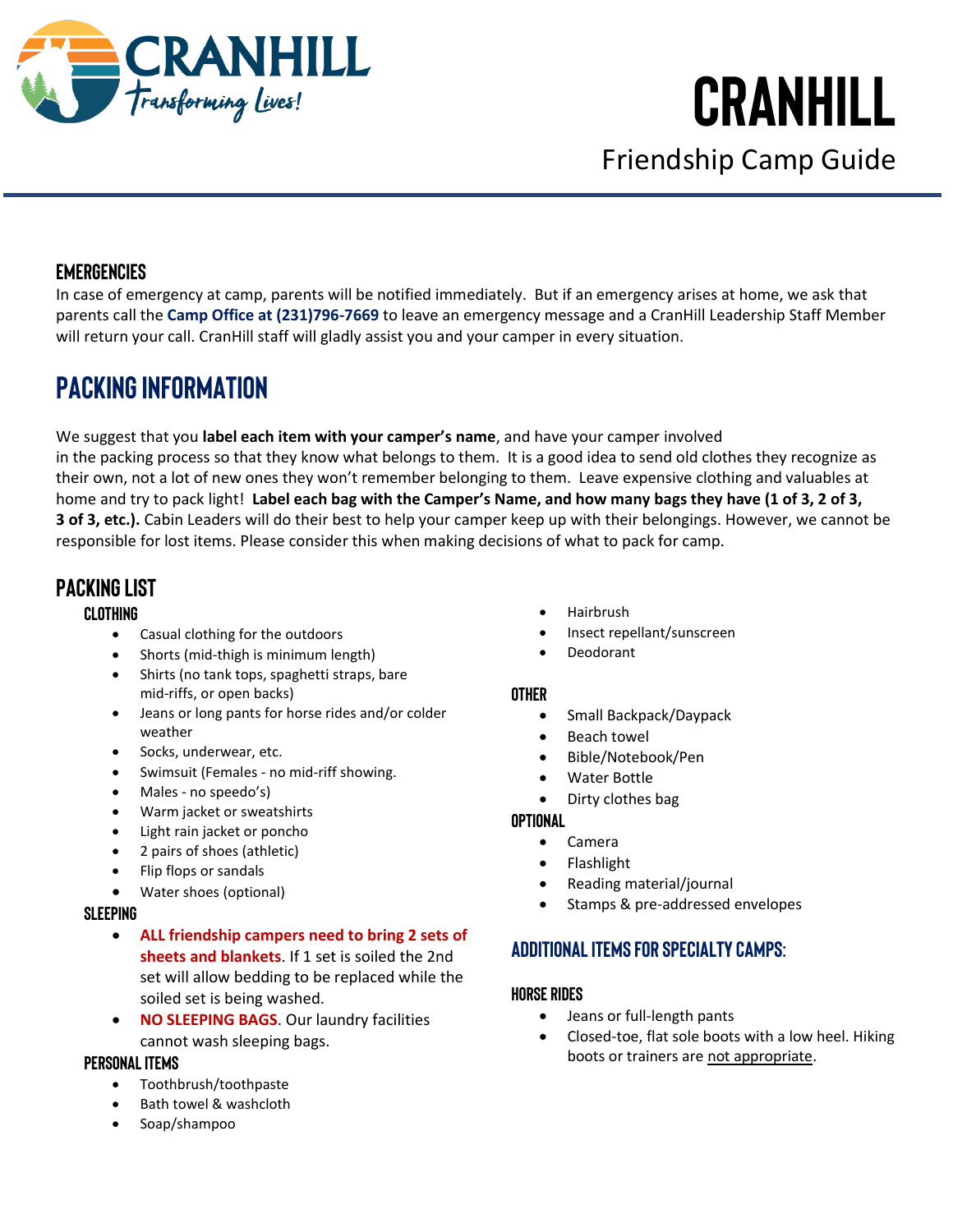

Friendship Camp Guide

#### **Swimwear Guidelines**

Swimwear should provide adequate coverage, fasten securely, and be designed for active wear. Campers wearing inappropriate swimwear will be asked to change.

#### **What NOT to Bring**

We understand that sensory devices and music can prove to be therapeutic to many Friendship Campers. However, unless a device is prescribed by a licensed physician or is required to aid communication the following items are not allowed during Friendship Camp.

- Cell phones
- Video players
- Music devices
- **Computers**
- Electronic Games
- Pets
- Fireworks
- Money
- Food of any kind "unless part of a special diet"
- Any items of value.

*CranHill is not responsible for lost or damaged items. These items will be confiscated and returned at the end of camp.*

**Possession of the following items will be grounds for immediate dismissal from camp:** Intoxicants, tobacco products, marijuana, or drugs, matches or lighters, knives (including pocketknives) or weapons of any kind. **Note:** because our desire is to provide a safe environment for every camper who visits the Ranch, we reserve the right to search the luggage and/or belongings of individual campers.

#### **More about Cell Phones & Music Players**

We know that these devices can provide therapeutic relief for campers with more sensory needs and we recognize they are amazing pieces of technology that have made treatment, entertainment, and staying in touch so much easier. Yet, cell phones and music players prove to be VERY problematic and disruptive at camp by drawing campers away from what is happening around them. We want to give all campers a break from "normal" and encourage them to unplug and connect with their Cabin Leaders and cabin mates to the best of their ability. We want to encourage all campers to grow in their independence and be immersed in the camp experience free of digital distractions while at CranHill. Any cell phones, music player, or other electronic devices brought to camp that are not required by a physician or for communication purposes will be held by the Program Director or Program Manager until the end of the camp week and then returned. If there is a specific need you would like to discuss, please contact our Program Director at [programdirector@cranhillranch.com](mailto:programdirector@cranhillranch.com)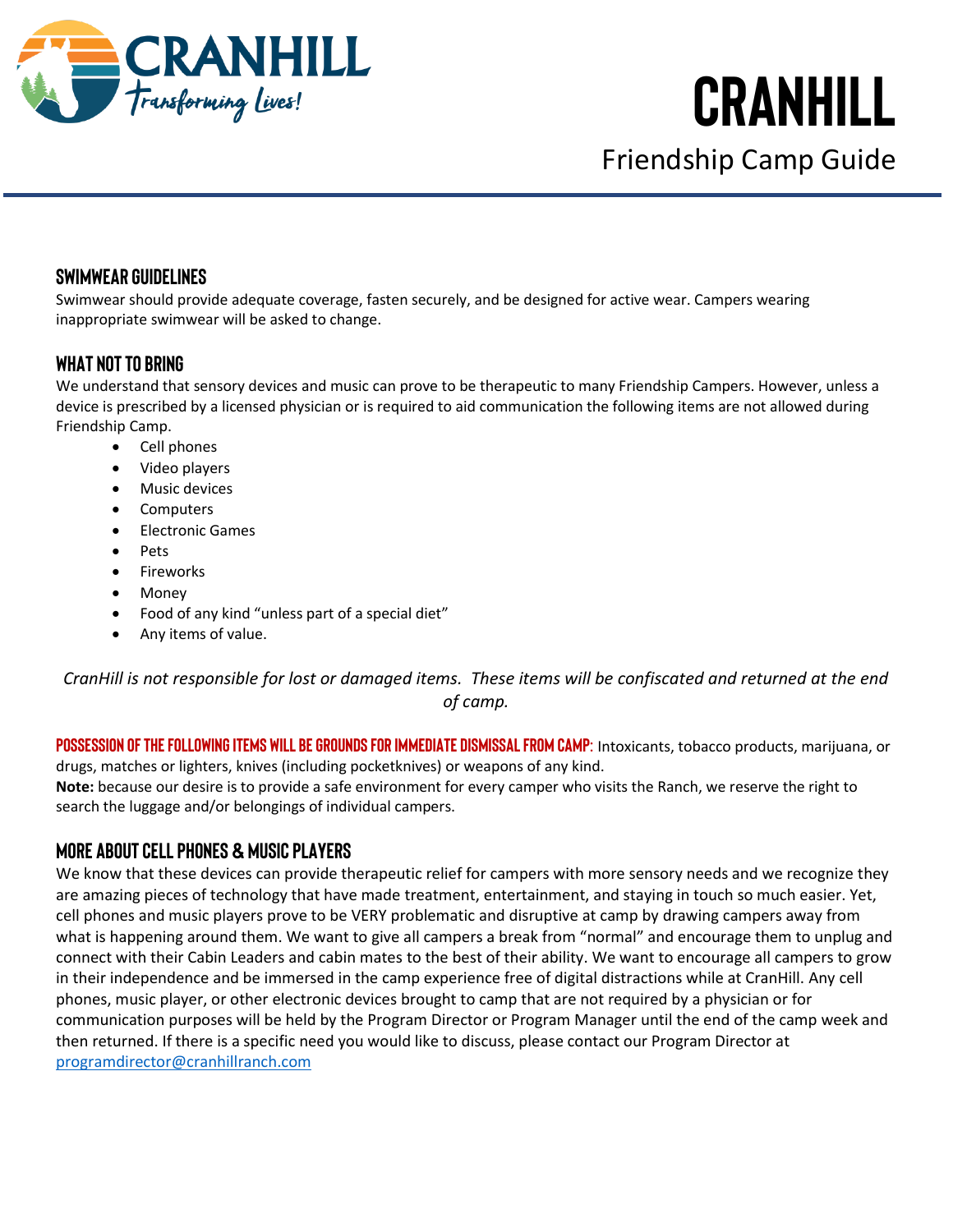

## **CranHill**  Friendship Camp Guide

#### **Food & Candy**

Unless part of a special diet outside food and candy are not allowed inside of housing facilities at CranHill. With the increase of significant food allergies in our campers as well as critters and insects searching for food, we ask all campers to avoid bringing any outside food into their cabins. Campers will have time in the Barnstore to purchase snacks and can keep them in their cabin if they are **unopened.** All opened candy and food must be consumed outside of the cabin or discarded before entering housing facilities.

#### **Lost & Found**

Parents are urged to label all clothing and personal items with a permanent marker. There will be a lost and found table at the closing ceremony of each camp week and parents are encouraged to check this table as well as their campers' cabin for lost items. If a lost item cannot be located, please fill out a lost and found slip (located at the closing ceremony or the Barnstore) and our staff will seek to locate and return that item to you. We have an excellent record in identifying and returning lost and found items that are labeled. **Parents will be responsible for the cost (Shipping and Handling) of mailing any items home**. Any underwear and socks left at camp are disposed of. At the end of each camping season we hold a yard sale to dispose of any remaining items. Local resale shops will receive any remaining unclaimed and unsold items.

### **Smoke-Free Policy**

CranHill is a smoke-free campus and we do not allow smoking (Vapes, E-cigarettes, Marijuana, etc.) during Friendship Camp.

### **DIRECTIONS, ARRIVAL & DEPARTURE INFORMATION**

#### **Directions from U.S. 131**

- Take **Exit 139 (Big Rapids) PERRY ST**, also known as **M-20**.
- Take **M-20 EAST** about 2 miles (to the entrance of Ferris State University).
- Turn **LEFT** onto **STATE ST** (following M-20 east). Go 0.7 miles.
- Turn **RIGHT** onto **MAPLE ST** by Family Video (still on M-20 east). Go 0.6 miles.
- Turn **RIGHT** onto **THIRD AVE** just past the BP gas station (still on M-20 east). Go 0.2 miles.
- Turn **LEFT** onto **COLBURN ST** by the Eastside Party Store. Colburn St becomes 16 MILE RD. Go 3.3 miles.
- Turn **LEFT** onto **160th AVE** (large CranHill sign on corner). Go 1 mile.
- Turn **RIGHT** onto 17 MILE RD (there is a yield sign at the corner). Go 1.7 miles.
- **EXECT** into the **MAIN ENTRANCE** of CranHill by the main sign and Stone House.
- The Main Office will be on the right after you turn in.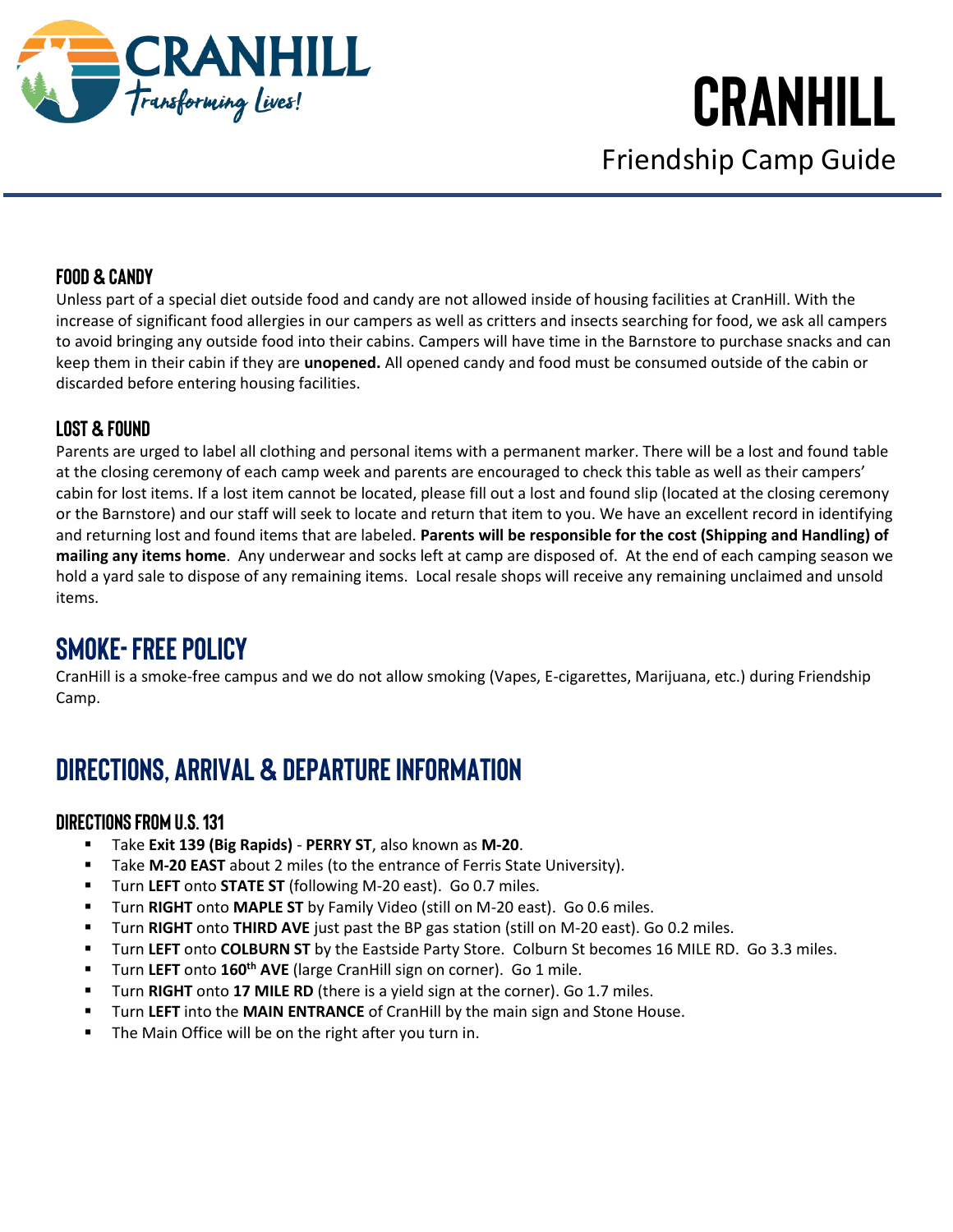

Friendship Camp Guide

#### **Directions from the East Side of the Michigan**

- From the **M-20 / M-66 intersection**, in the town of Remus, take **M-20 WEST**.
- Follow **M-20 WEST** about 6 miles to the town of Mecosta.
- Continue on M-20 WEST about 8 miles to Rodney. In Rodney, instead of following M-20 to the left toward the Marathon gas station, **GO STRAIGHT** onto **120th AVE**. Go about 2 miles.
- Turn **LEFT** at the stop sign onto **16 MILE RD**. Go 1.5 miles.
- Turn **RIGHT** onto **135th AVE**. Go 1 mile.
- Turn **LEFT** onto **17 MILE RD**. Go 1 mile.
- Turn **RIGHT** into the **MAIN ENTRANCE** of CranHill by the main sign and Stone House.
- The Main Office will be on the right after you turn in.

#### **Arrival**

#### **Opening day:** Monday 10:00 AM *(Please do not arrive before 9:30 AM)*

Opening Day is an exciting time for everyone! When you arrive, you will be greeted by a staff member at the main entrance of camp who will give you a flyer that will guide you through our registration process. You will be directed into our Saddle Ridge complex, where you will park at or near the Saddle Ridge Pavilion where our registration tables will be located, and where the check- in process will begin promptly at 10:00 AM. After going through the check-in process, you are welcome to drop off your camper's luggage at their cabin and get them settled in. Cabin Assignments will be provided upon check in and your cabin leader will be waiting in your cabin to meet and welcome you to camp!

The Health Officer will have a table set up at opening day and all camper medication (both prescription and over the counter) will need to be checked-in to the health officer. **Please see the medication section below for more detailed information**.

At registration we will have a Barnstore (camp store) table to deposit money in their store account for the week as well as to answer any questions regarding your camper's store account. **Money can also be placed in a store account in advance which will save you time on registration day via your UltraCamp account.**

By 11:00 AM all campers and parents are invited to be a part of our opening ceremony for the week located right inside the Saddle Ridge Pavilion. The opening ceremony is optional for parents but is a great way for parents to get a general overview of the week and a good way to get your questions answered by one of our Directors.

#### **Departure**

#### **Closing day:**Friday 3:00 PM-3:45 PM **(Please do not arrive before 2:30 PM!)**

*Friendship Closing Day happens just after our Regular Camp session for that week ends. In order to be sure you have plenty of parking and there isn't too much traffic please don't arrive earlier than 2:30 PM so that we can keep the flow of the day running smoothly.*

There will be a short closing program that begins at 3:00 PM on Friday afternoon in the Saddle Ridge Pavilion that will wrap up the camp week before picking up your camper. Campers will have had lunch and will be packed and ready to go before the ceremony begins. When parents arrive, every person entering the grounds on the day of check-out must be checked by designated camp staff to determine if they are authorized to pick up campers**. Camp staff will check the picture ID of each person, and if they are approved to pick** up a camper, they will be given a sticker containing the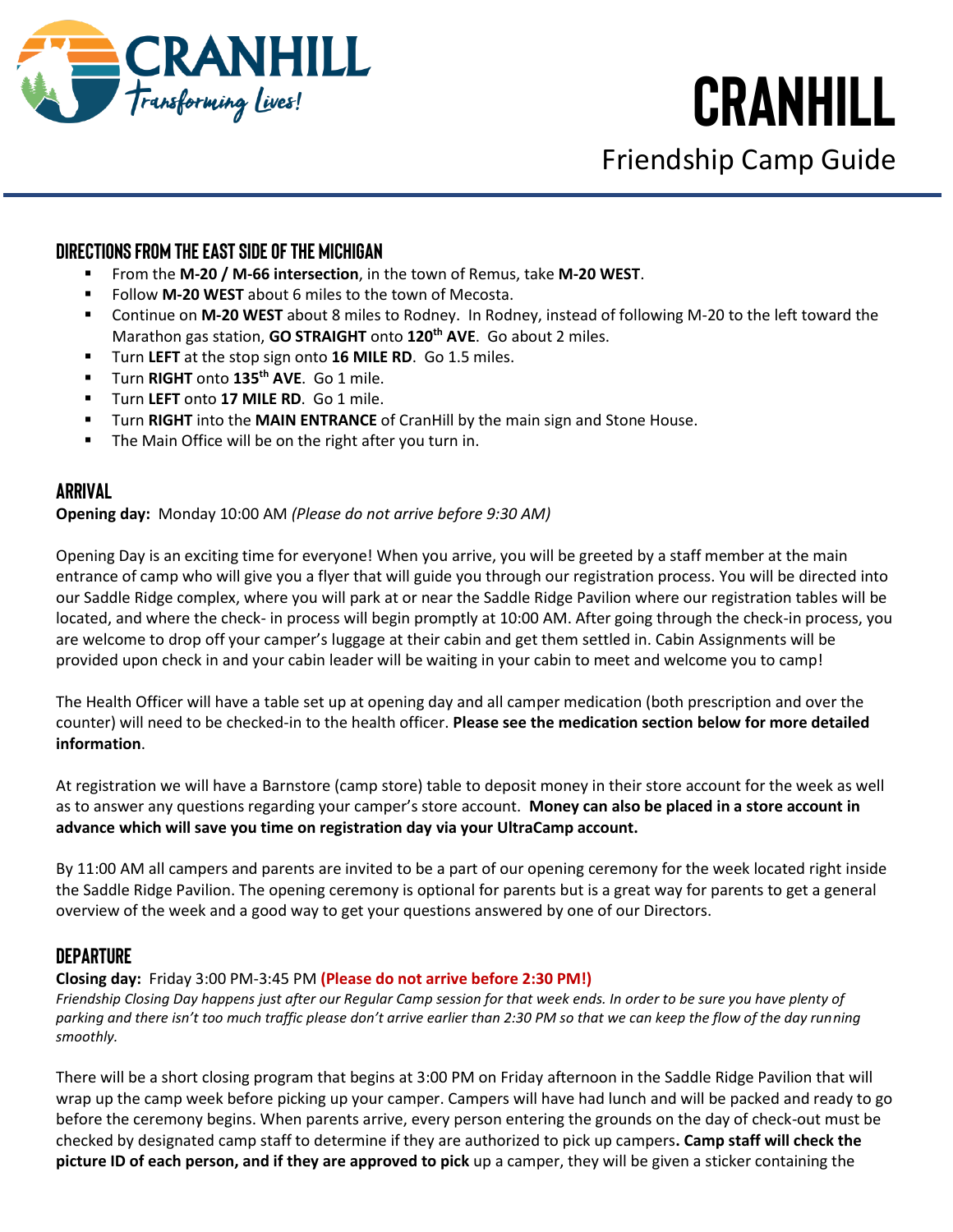

Friendship Camp Guide

camper's name, cabin, and cabin leader. The approved parent, guardian, or representative will take their sticker and give it to the camper's Cabin Leader following the camp closing ceremony. The check-out sticker is the sign that the person is approved to pick-up a camper or campers. **No camper will be released without a sticker given to the appropriate Cabin Leader**. If a person does not have an approved sticker, the individual(s) will be accompanied back to the check-out tent to acquire the sticker or to contact an approved parent or guardian to obtain permission to pick up a camper or campers.

After the closing ceremony please give your authorization sticker to your campers Cabin Leader. **No camper will be released without a sticker given to the appropriate Cabin Leader**. Once you have your camper you are welcome to head back to their cabin to pick up their belongings and depart from camp. Before heading out though be sure to visit the Health Officer table in the Pavilion to pick up leftover medication as well as check the lost and found table.

#### **Adding People To the Authorized Pick Up List**

You can add people to your campers authorized pick up list at any time before the day of check-out. We encourage parents to add as many family and friends to their authorized pick up list in the event they are not able to arrive at camp to pick up their camper. **If a person comes to pick up a camper and is not on the authorized list, campers will not be released to them until we speak to the primary parent or guardian on the campers UltraCamp Account.** Here is how you can add people to your authorized pick up list:

- 1. Log in to your UltraCamp Account.
- 2. On your account homepage click on the "Pickup Authorization" tab.
- 3. Click on "Add/Edit Pickup Authorization".
- 4. Click "Add" and enter the contact information of the person(s) you are adding to your authorized list.
- 5. Select "Save" and the added person(s) will now appear on your authorized pick list for your camper.

### **HEALTH, MEDICATIONS, & FOOD SERVICE**

#### **The Infirmary**

Campers who are not feeling well during camp can tell their Cabin Leader who can contact our Health Officer or can take campers to visit the Infirmary at any time. The Infirmary is staffed by our Health Officer who has met all the State of Michigan's guidelines and is onsite 24 hours a day. In case of emergencies a doctor is always on call.

We will contact parents should an emergency arise or if one of the following criteria are met:

- 1. A camper has a health-related concern.
- 2. A camper has a temperature of 100 degree or higher.
- 3. A camper spends more than four hours in the Infirmary.
- 4. A camper needs to go to the hospital.

Cabin Leaders check in with campers daily and remind them of the importance of staying hydrated, utilizing sunscreen and bug spray and they are available to help campers with any health-related concerns that might arise.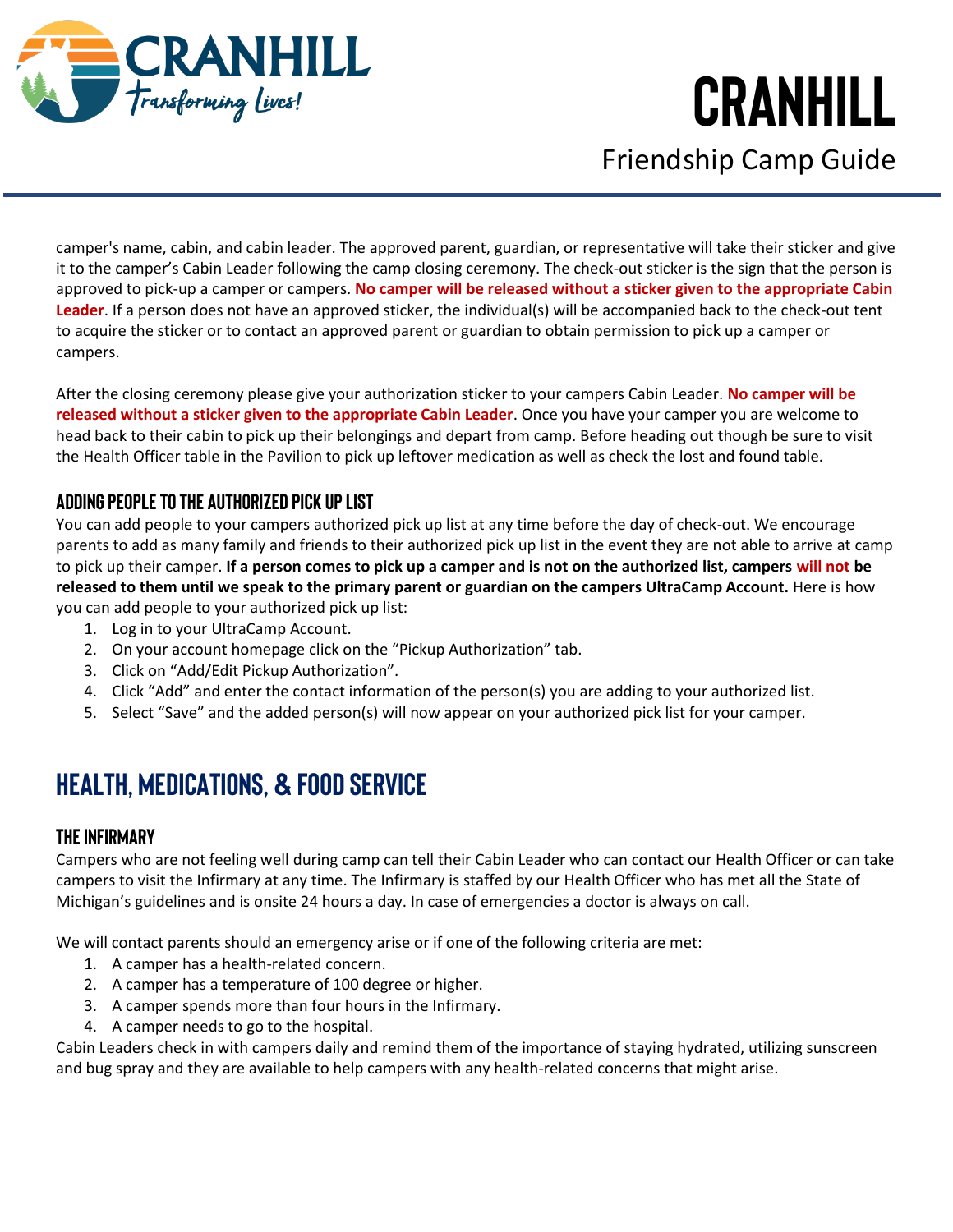

Friendship Camp Guide

#### **Health Form**

We are required by the State of Michigan to have a health form on file for each camper. Parents can complete the online Health Form by logging in to their online UltraCamp account and looking under the "Forms" tab. **Health forms should be complete before arriving to camp.**

#### **Medications**

All camper and Cabin Leader medications must be turned in to the Health Officer. Camper medications **must be in the original container with dosage and frequency clearly marked**. Camper's medications shall be turned in during registration. All medications should match those listed on the campers' Health Form. If a Health Form was not completed prior to registration parents will be asked to complete a paper Health Form before turning in any medication. You can save a great deal of time at registration by having the Health Form completed BEFORE arriving to camp. All medications will be distributed by the Health Officer, or other qualified personnel under the direction of the Health Officer. A written record of medication administration shall be kept for each camper with prescription medications. The Health Officer is responsible for keeping all medications under locked storage (unless the prescription indicates otherwise) and the Health Officer is on call 24 hours each day while camp is in session.

#### **Behavioral Medications**

We want your camper to be successful at camp. While we think of camp being a fun and relaxing time, it's important to remember that campers are learning new skills, having lots of new social interactions, and need to concentrate on instructions from cabin leaders, not only in the cabin but during activities as well. **We are requiring all campers who normally take psychotropic medications and are in long-term psychotropic therapy to not have elective interruption of their medicines while at camp (aka Med Holiday)**.

#### **Illness Policy**

It is our policy to ask all parents to keep home any camper who exhibits any of the following symptoms: diarrhea, sever coughing, difficult or rapid breathing, yellowish skin or eyes, pinkeye/conjunctivitis, vomiting, contagious rashes, unidentifiable rashes, fever (over 100 degrees orally or 101 degrees rectally) and head lice or nits. Accordingly, we reserve the right to contact a parent or emergency contact to have the child picked up if he/she exhibits any of these symptoms. We also utilize a "24-hour fever free policy." This policy mandates that any child sent home with a fever (see above) cannot be readmitted to camp within 24 hours. Please understand that these policies exist to protect your children. We thank you for your cooperation in this area. Campers who are sick and are potentially contagious will need to leave camp in order to help us ensure the health and safety of our camp community. If you have any questions regarding the health of your child before coming to camp, please feel free to contact the Program Director at 231-796- 7669 or email [programdirector@cranhillranch.com.](mailto:programdirector@cranhillranch.com)

#### **Health Assessments**

We are required by the State of Michigan to screen all campers for good health prior to admission to camp. We request that no campers come to camp ill or with any contagious conditions. Campers need to be fever free for 24 hours without taking fever reducing medicine. In addition, if a camper has lice within the last seven days, the camper may be allowed to attend camp with proof of certification from a licensed lice treatment facility approved by CranHill. Campers who are sick and are potentially contagious will need to leave camp in order to help us ensure the health and safety of our camp community. If you have any questions regarding the health of your child before coming to camp, please feel free to contact the Program Director at 231-796-7669 or email [programdirector@cranhillranch.com.](mailto:programdirector@cranhillranch.com)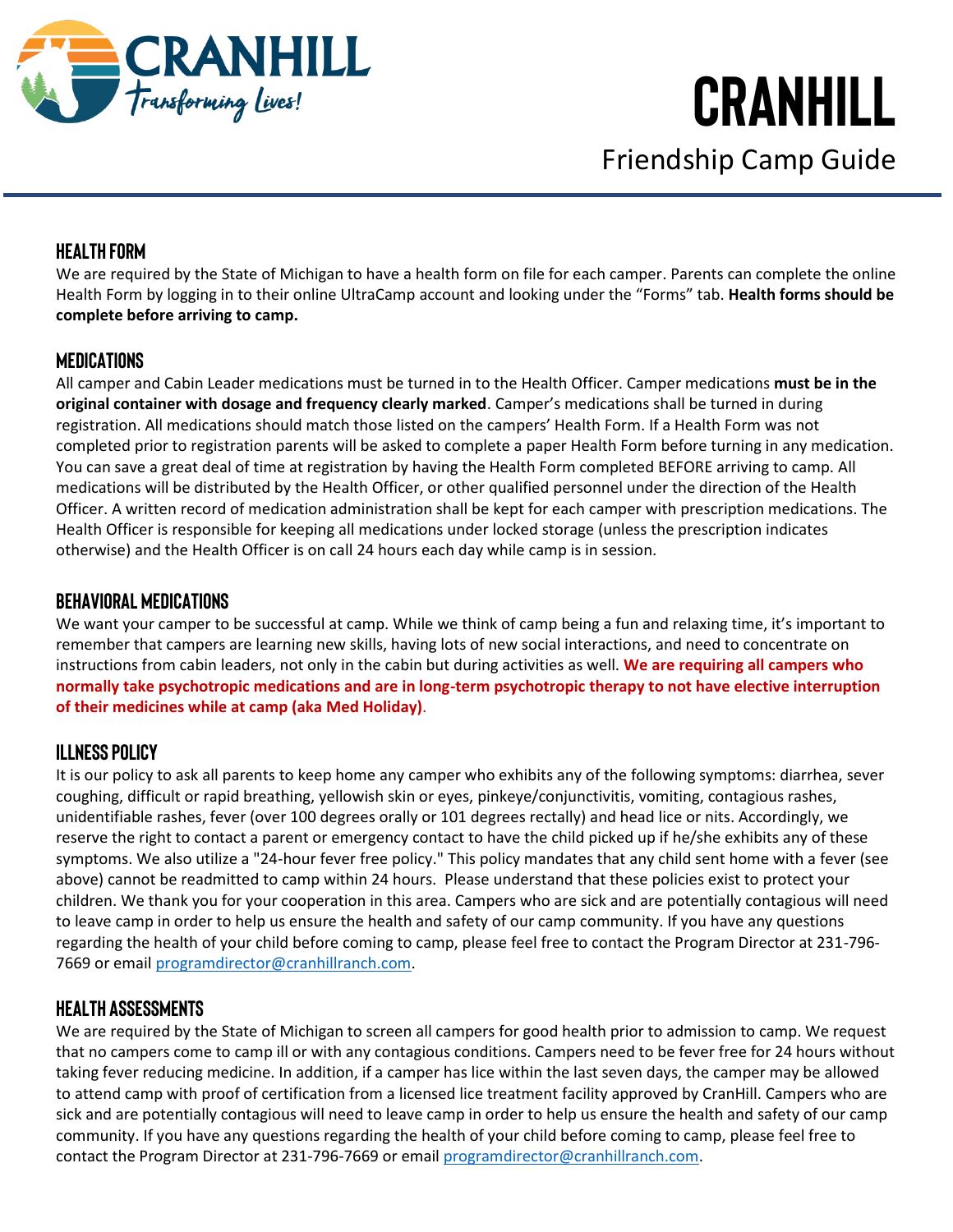

Friendship Camp Guide

#### **Meals**

Nutritious meals are prepared under careful supervision of our trained food service staff and satisfy the appetites of campers. Fresh fruit, vegetables, and other healthy options are offered daily. A salad bar is offered during lunch and dinner meals. At mealtime, as well as with all other camp activities, Cabin Leaders guide campers toward healthy and appropriate choices. Please indicate food allergies and any other special dietary needs on the Camper Health Form. The more information we know ahead of time, the better we can serve your camper. **Please feel free to email any food allergies and/or dietary concerns to our Food Service Manager at [Foodservice@cranhillranch.com](mailto:Foodservice@cranhillranch.com)**

### **LIFE AT CRANHILL**

#### **Sample Daily Schedule**

| 7:00AM  | Wake Up                   | 2:30PM | Wake Up                          |
|---------|---------------------------|--------|----------------------------------|
| 8:30AM  | <b>Breakfast</b>          | 3:00PM | Afternoon Activities/Store       |
| 8:30AM  | <b>Morning Devotions</b>  | 4:30PM | Beach Time                       |
| 9:30AM  | <b>Morning Chapel</b>     | 6:15PM | Dinner                           |
| 10:30AM | <b>Morning Activities</b> | 7:15PM | Evening Chapel                   |
| 12:30PM | Lunch                     | 8:15PM | Back To Cabins/Get Ready For Bed |
| 1:30PM  | <b>Rest Time</b>          | 9:15PM | Lights Out                       |

*This is just a sample schedule and it is subject to change*

#### **Transportation**

The CranHill campus is a place with plenty of hills, gravel roads, and steps. All campers need to be independently mobile and have reasonable balance to handle our forested terrain. Within those boundaries we often transport all Friendship Campers via tractor wagon to and from locations around our property. For campers that are able and have the desire to walk we also have a group of staff and campers that walk around our property each day. Campers have the option to walk or ride whenever a transition is being made.

#### **Activities**

We value each Friendship Camper at CranHill and so we schedule activities for campers to enjoy on various levels of interest and ability. Our goal is to allow all campers to experience camp at their own pace and level of ability. Some activities are not offered during Friendship Camp weeks, but some standard Friendship Camp activities include swimming, talent show, group games, horse rides, rodeo, boating, kickball, crafts, carnival, and more!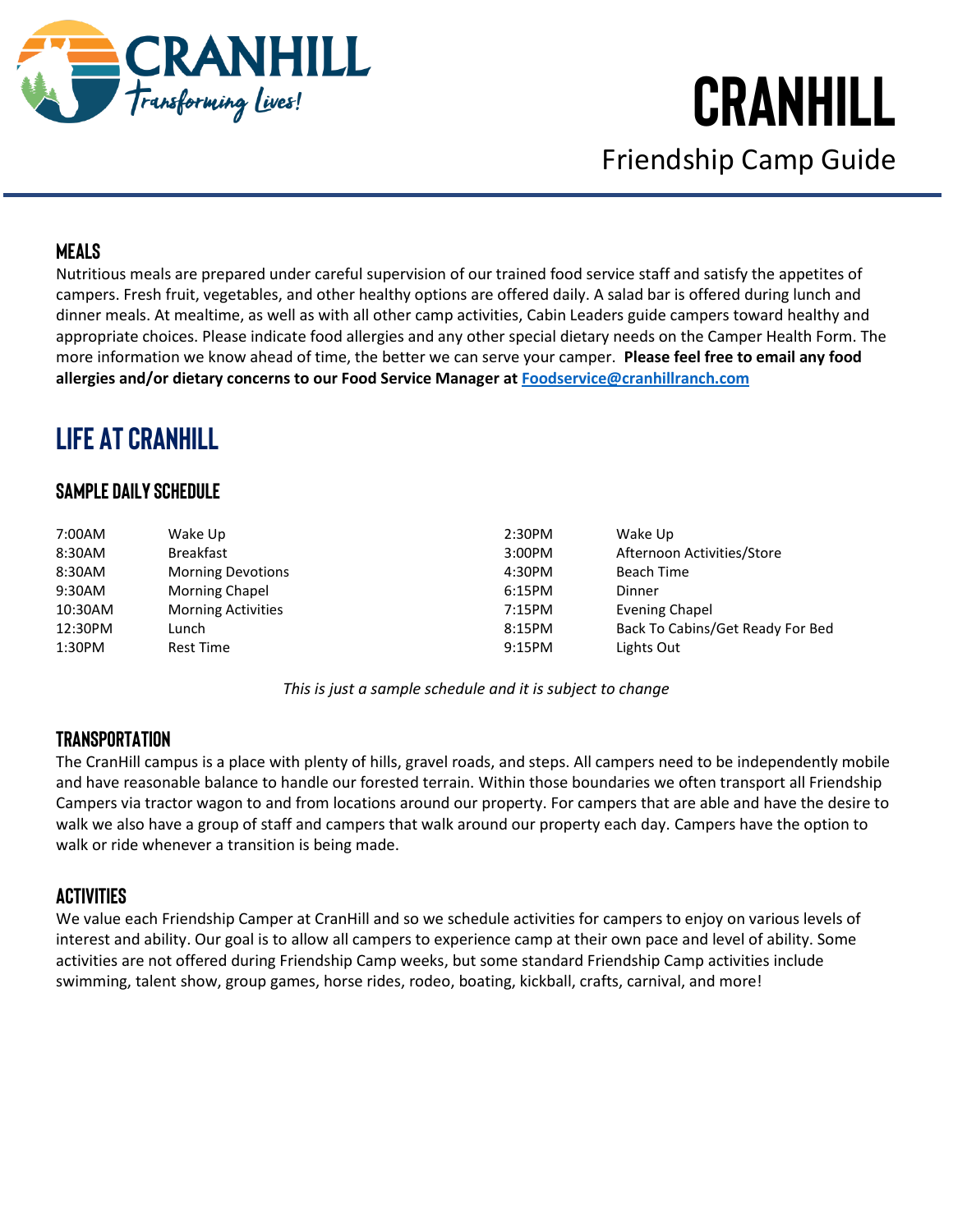

Friendship Camp Guide

#### **Money & Camp Store**

Campers do not carry cash! Money can be deposited into their Barnstore accounts before camp (via UltraCamp) or parents can add money at registration before dropping campers off in their cabins. Camper nametags include a unique barcode linked to their store account which allows them to purchase items. Lose a nametag? Don't worry, our store staff can find your account using campers' last names. This system allows campers not to have to carry cash, eliminates the possibility of theft, and simplifies the process for our store. Campers may purchase store items or donate to our camper scholarship fund from their account. You can add to your camper's store money account during the week through your UltraCamp account, via phone, or with a check.

#### **Birthdays**

Many Campers celebrate their birthday while they are at CranHill! Just let us know at registration and on the camper's birthday, they are recognized and sung to in front of the entire camp at either lunch or dinner. If you want to leave items with our staff to help celebrate your camper's big day, please leave only non-food items to help us avoid any possible food allergies.

#### **Laundry**

During Friendship Camp our staff will use our laundry facilities to diligently and discreetly wash and clean bedding (no sleeping bags) and clothes that become soiled during the week to meet the needs of our campers. In general articles can be washed, dried, and returned to a camper the same day. However, if there are articles that become soiled after 11:00 AM on closing day we will not have enough time to get those articles washed and dried before the closing ceremony. In such cases we will bag and secure all soiled articles and place them discreetly with the camper's belongings and let you know when parents arrive for check-out.

#### **Social Ability**

Campers must be able to willingly integrate into and participate at their own level in our camp setting and camp activities in a non-disruptive manner, including a group environment for housing, eating, instruction, and recreation. **Campers must not display harmful or aggressive behavior toward self or others.**

#### **Discipline**

Camp rules are designed to enhance the happiness and safety of all campers. A leadership staff member will contact parents to let them know if there is a significant or on-going behavioral problem. Children who do not demonstrate appropriate behavior, in the judgement of the Directors, will be sent home. **Early dismissal from camp will not warrant the refund of fees.**

#### **Homesickness**

Homesickness with campers is common, especially for first time campers. Parents can help the adjustment of their campers by leaving them on a positive note. Make sure to set your camper up for success by letting them know you expect them to have fun. Help them to set some goals for camp (meeting people, learning something new, etc.) before you leave and be enthusiastic about their time at camp. "Child Sick" parents often lead to homesick campers.

**It is best not to promise a camper they can come home if they don't like camp.** CranHill Staff are well trained to help campers adjust to camp by immediately involving them in team building and fun activities. Parental support and